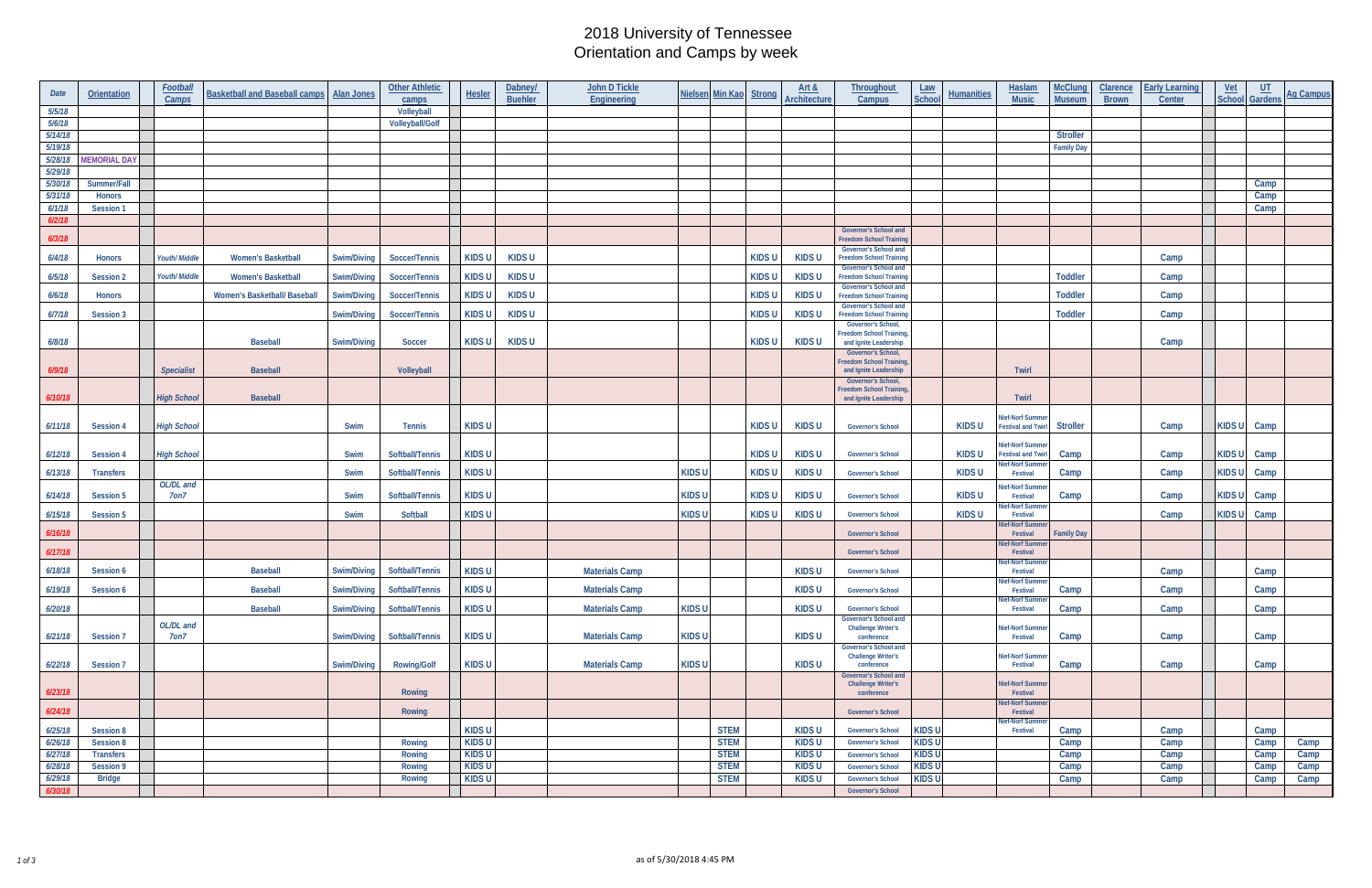## 2018 University of Tennessee Orientation and Camps by week

|         |                            | <b>Football</b> | <b>Basketball and Baseball camps</b> | <b>Alan Jones</b> | <b>Other Athletic</b> |              | Dabney/        | <b>John D Tickle</b>                |                        | <u>Art &amp;</u>    | <b>Throughout</b>        | <b>Law</b>        | <b>Humanities</b> | Haslam                            | <b>McClung</b>    | Clarence     | <b>Early Learning</b> | <u>Vet</u> |                       |                  |
|---------|----------------------------|-----------------|--------------------------------------|-------------------|-----------------------|--------------|----------------|-------------------------------------|------------------------|---------------------|--------------------------|-------------------|-------------------|-----------------------------------|-------------------|--------------|-----------------------|------------|-----------------------|------------------|
| Date    | Orientation                | Camps           |                                      |                   | camps                 | Hesler       | <b>Buehler</b> | Engineering                         | Nielsen Min Kao Strong | <b>Architecture</b> | Campus                   | Schoo             |                   | <b>Music</b>                      | <b>Museum</b>     | <b>Brown</b> | Center                |            | <b>School Gardens</b> | <b>Ag Campus</b> |
| 7/1/18  |                            |                 |                                      |                   | Golf                  |              |                |                                     |                        |                     |                          |                   |                   |                                   |                   |              |                       |            |                       |                  |
| 7/2/18  | Session 10                 |                 |                                      |                   |                       |              |                | <b>Young Scholars</b>               |                        |                     |                          |                   |                   |                                   |                   |              | Camp                  |            |                       |                  |
| 7/3/18  | Session 10                 |                 |                                      |                   |                       |              |                | <b>Young Scholars</b>               |                        |                     |                          |                   |                   |                                   |                   |              | Camp                  |            |                       |                  |
| 7/4/18  | <b>4TH OF JULY</b>         |                 |                                      |                   |                       |              |                | <b>Young Scholars</b>               |                        |                     |                          |                   |                   |                                   |                   |              | Camp                  |            |                       |                  |
| 7/5/18  |                            |                 |                                      |                   |                       |              |                | <b>Young Scholars</b>               |                        |                     |                          |                   |                   |                                   |                   |              | Camp                  |            |                       |                  |
|         |                            |                 |                                      |                   |                       |              |                |                                     |                        |                     |                          |                   |                   | Precision &                       |                   |              |                       |            |                       |                  |
| 7/6/18  |                            |                 |                                      |                   |                       |              |                | <b>Young Scholars</b>               |                        |                     |                          |                   |                   | <b>Color Guard</b>                |                   |              | Camp                  |            | Camp                  |                  |
|         |                            |                 |                                      |                   |                       |              |                |                                     |                        |                     |                          |                   |                   | <b>Precision &amp;</b>            |                   |              |                       |            |                       |                  |
| 7/7/18  |                            |                 |                                      |                   |                       |              |                | <b>Young Scholars</b>               |                        |                     |                          |                   |                   | <b>Color Guard</b>                |                   |              |                       |            |                       |                  |
| 7/8/18  |                            |                 |                                      |                   | Volleyball            |              |                | <b>Camp/Young Scholars/HITES</b>    |                        |                     |                          |                   |                   | Precision &<br><b>Color Guard</b> |                   |              |                       | Camp       |                       |                  |
| 7/9/18  | Session 11                 |                 | <b>Baseball</b>                      |                   | Soccer/Softbal        | <b>KIDSU</b> |                | <b>Camp/Young Scholars/HITES</b>    |                        |                     |                          |                   |                   |                                   |                   | Workshop     | Camp                  | Camp       | Camp                  |                  |
| 7/10/18 | <b>Bridge</b>              |                 | <b>Basebal</b>                       |                   | Soccer/softbal        | KIDS U       |                | <b>Camp/Young Scholars/HITES</b>    |                        |                     |                          |                   |                   |                                   |                   | Workshop     | Camp                  | Camp       | Camp                  |                  |
| 7/11/18 |                            |                 | <b>Baseball</b>                      |                   | Soccer/Volleybal      | KIDS U       |                | <b>Camp/Young Scholars/HITES</b>    |                        |                     |                          |                   |                   |                                   |                   | Workshop     | Camp                  | Camp       | Camp                  |                  |
| 7/12/18 | Session 12                 |                 |                                      |                   | Soccer/Volleyball     | <b>KIDSU</b> |                | <b>Camp/Young Scholars/HITES</b>    |                        |                     |                          |                   |                   |                                   |                   | Workshop     | Camp                  | Camp       | Camp                  |                  |
| 7/13/18 | <b>Bridge</b>              |                 |                                      |                   | Soccer/Volleybal      | <b>KIDSU</b> |                | Camp/Young Scholars/HITES           |                        |                     |                          |                   |                   |                                   |                   | Workshop     | Camp                  | Camp       | Camp                  |                  |
| 7/14/18 |                            |                 |                                      |                   | Soccer/Volleyball     |              |                | <b>Young Scholars</b>               |                        |                     |                          |                   |                   |                                   |                   |              | Camp                  | Camp       |                       |                  |
| 7/15/18 |                            |                 |                                      |                   | Volleyball            |              |                | Camp/Young Scholars/EVOL            |                        |                     | <b>CHIC18</b> conference |                   |                   |                                   |                   |              | Camp                  |            |                       |                  |
| 7/16/18 | Session 13                 |                 |                                      |                   | Volleyball            | KIDS U       |                | Camp/Young Scholars/EVOL            |                        | <b>KIDSU</b>        | CHIC18 conference        |                   |                   |                                   | <b>Stroller</b>   | Workshop     | Camp                  |            | Camp                  |                  |
| 7/17/18 | <b>Transfers Overnight</b> |                 |                                      |                   | Volleyball            | <b>KIDSU</b> |                | Camp/Young Scholars/EVOL            |                        | <b>KIDSU</b>        | <b>CHIC18</b> conference |                   |                   |                                   |                   | Workshop     | Camp                  |            | Camp                  |                  |
|         |                            |                 |                                      |                   |                       |              |                |                                     |                        |                     | CHIC18 conference        |                   |                   |                                   |                   |              |                       |            |                       |                  |
| 7/18/18 | <b>Transfer</b>            |                 |                                      |                   | Soccer/Volleyball     | <b>KIDSU</b> |                | Camp/Young Scholars/EVOL            |                        | <b>KIDSU</b>        | and Ignite Knox          |                   |                   |                                   |                   | Workshop     | Camp                  |            | Camp                  |                  |
|         |                            |                 |                                      |                   |                       |              |                |                                     |                        |                     | <b>CHIC18</b> conference |                   |                   |                                   |                   |              |                       |            |                       |                  |
| 7/19/18 |                            |                 | <b>Baseball</b>                      |                   | Soccer/Volleyball     | KIDS U       |                | Camp/Young Scholars/EVOL            |                        | <b>KIDSU</b>        | and Ignite Knox          |                   |                   |                                   |                   | Workshop     | Camp                  |            | Camp                  |                  |
|         |                            |                 |                                      |                   |                       |              |                |                                     |                        |                     | CHIC18 conference        |                   |                   |                                   |                   |              |                       |            |                       |                  |
| 7/20/18 |                            |                 | <b>Baseball</b>                      |                   | Soccer/Volleyball     | <b>KIDSU</b> |                | Summer Bridge/Young Scholars/EVOL   |                        | <b>KIDSU</b>        | and Ignite Knox          |                   |                   |                                   |                   | Workshop     | Camp                  |            | Camp                  |                  |
| 7/21/18 |                            |                 | <b>Baseball</b>                      |                   | Volleyball            |              |                | <b>Summer Bridge/Young Scholars</b> |                        |                     | <b>Ignite Knox</b>       |                   |                   |                                   | <b>Family Day</b> |              |                       |            |                       |                  |
| 7/22/18 |                            |                 | <b>Baseball</b>                      |                   | Volleyball            |              |                | Summer Bridge/Young Scholars        |                        |                     |                          |                   |                   |                                   |                   |              |                       |            |                       |                  |
|         |                            |                 |                                      |                   |                       |              |                |                                     |                        |                     | Math Camp and            |                   |                   |                                   |                   |              |                       |            |                       |                  |
|         |                            |                 |                                      |                   |                       |              |                |                                     |                        |                     | <b>Unidiversity</b>      |                   |                   |                                   |                   |              |                       |            |                       |                  |
| 7/23/18 |                            |                 |                                      |                   | Volleyball            | <b>KIDSU</b> |                | <b>Summer Bridge/Young Scholars</b> |                        |                     | conference               | KIDS <sub>L</sub> |                   |                                   |                   |              | Camp                  |            | Camp                  |                  |
|         |                            |                 |                                      |                   |                       |              |                |                                     |                        |                     | Math Camp and            |                   |                   |                                   |                   |              |                       |            |                       |                  |
|         |                            |                 |                                      |                   |                       |              |                |                                     |                        |                     | <b>Unidiversity</b>      |                   |                   |                                   |                   |              |                       |            |                       |                  |
| 7/24/18 |                            |                 |                                      |                   | Volleyball            | KIDS U       |                | <b>Summer Bridge/Young Scholars</b> |                        |                     | conference               | KIDS <sub>L</sub> |                   |                                   |                   |              | Camp                  |            | Camp                  |                  |
|         |                            |                 |                                      |                   |                       |              |                |                                     |                        |                     | Math Camp and            |                   |                   |                                   |                   |              |                       |            |                       |                  |
|         |                            |                 |                                      |                   |                       |              |                |                                     |                        |                     | <b>Unidiversity</b>      |                   |                   |                                   |                   |              |                       |            |                       |                  |
| 7/25/18 |                            |                 |                                      |                   | Volleyball            | <b>KIDSU</b> |                | <b>Summer Bridge/Young Scholars</b> |                        |                     | conference               | KIDS <sub>L</sub> |                   |                                   |                   |              | Camp                  |            | Camp                  |                  |
|         |                            |                 |                                      |                   |                       |              |                |                                     |                        |                     | Math Camp and            |                   |                   |                                   |                   |              |                       |            |                       |                  |
|         |                            |                 |                                      |                   |                       |              |                |                                     |                        |                     | Unidiversity             |                   |                   |                                   |                   |              |                       |            |                       |                  |
| 7/26/18 |                            |                 |                                      |                   | Volleyball            | <b>KIDSU</b> |                | Summer Bridge/Young Scholars        |                        |                     | conference               | KIDS <sub>I</sub> |                   |                                   |                   |              | Camp                  |            | Camp                  |                  |
|         |                            |                 |                                      |                   |                       |              |                |                                     |                        |                     | <b>Math Camp and</b>     |                   |                   |                                   |                   |              |                       |            |                       |                  |
|         |                            |                 |                                      |                   |                       |              |                |                                     |                        |                     | <b>Unidiversity</b>      |                   |                   |                                   |                   |              |                       |            |                       |                  |
| 7/27/18 |                            |                 |                                      |                   | Volleyball            | KIDS U       |                | <b>Summer Bridge/Young Scholars</b> |                        |                     | conference               | <b>KIDSU</b>      |                   |                                   |                   |              | Camp                  |            | Camp                  |                  |
|         |                            |                 |                                      |                   |                       |              |                |                                     |                        |                     | Math Camp and            |                   |                   |                                   |                   |              |                       |            |                       |                  |
|         |                            |                 |                                      |                   |                       |              |                |                                     |                        |                     | <b>Unidiversity</b>      |                   |                   |                                   |                   |              |                       |            |                       |                  |
| 7/28/18 |                            |                 |                                      |                   |                       |              |                | <b>Summer Bridge</b>                |                        |                     | conference               |                   |                   |                                   |                   |              |                       |            |                       |                  |
| 7/29/18 |                            |                 |                                      |                   |                       |              |                | <b>Summer Bridge</b>                |                        |                     | <b>Math Camp</b>         |                   |                   |                                   |                   |              |                       |            |                       |                  |
| 7/30/18 |                            |                 | <b>Baseball</b>                      |                   |                       |              |                | <b>Summer Bridge</b>                |                        |                     | <b>Math Camp</b>         |                   |                   |                                   |                   |              | Camp                  |            | Camp                  |                  |
| 7/31/18 |                            |                 | <b>Baseball</b>                      |                   |                       |              |                | <b>Summer Bridge</b>                |                        |                     | <b>Math Camp</b>         |                   |                   |                                   |                   |              | Camp                  |            | Camp                  |                  |